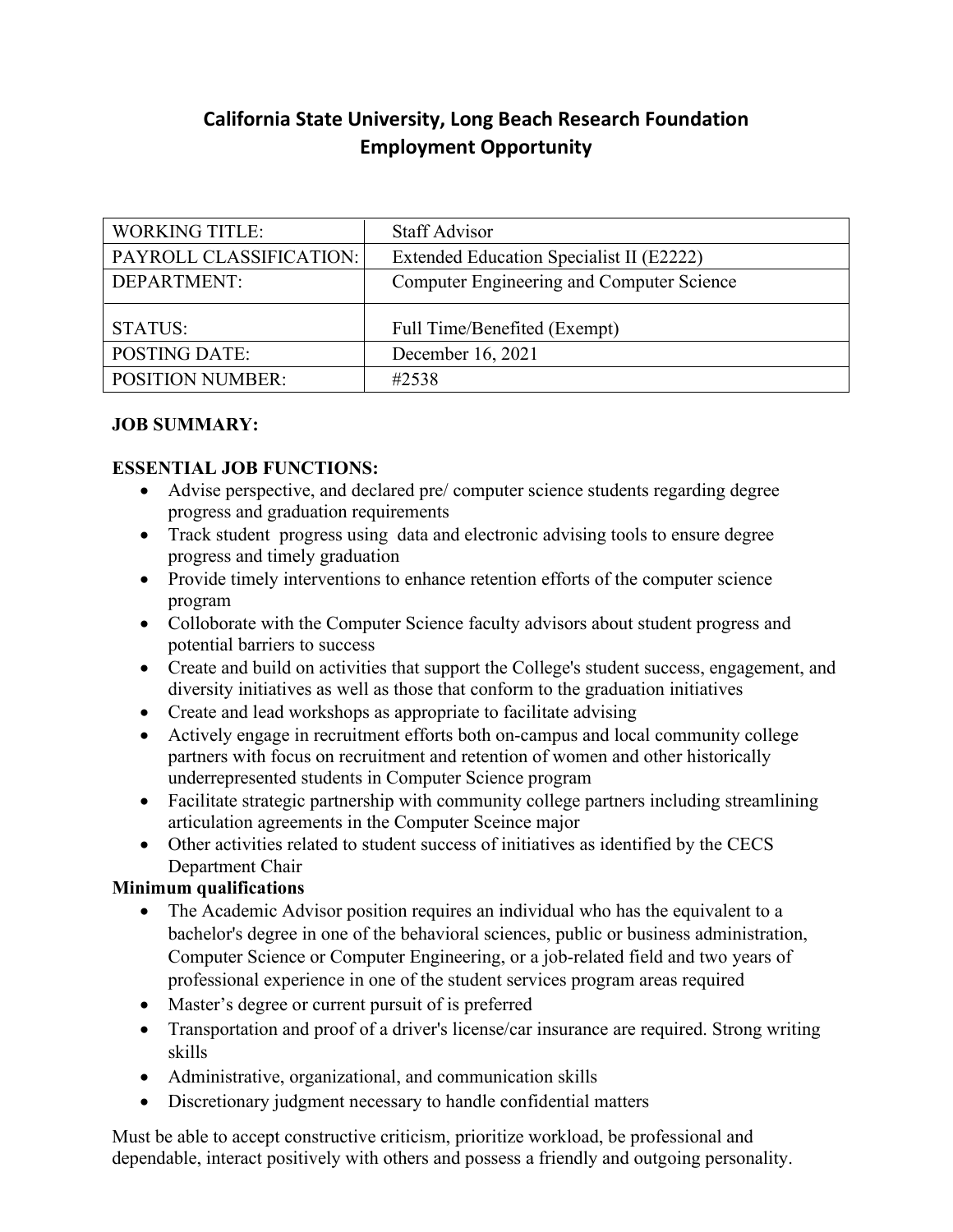Regular, punctual attendance required. This position is employed through the CSULB Research Foundation. Employment is at-will.

# **COVID-19 VACCINATION REQUIREMENT**

# Upon being hired, all individuals will be required to **attest/certify their COVID-19 vaccination status (proof of vaccination will be required).**

# **POST OFFER BACKGROUND CHECK REQUIREMENT:**

A post offer background check (including a reference and criminal records check) must be completed and the individual cleared before they can start work with the CSULB Research Foundation. No information will be required prior to the offer of employment. Once an offer of employment is made, failure to complete the background check and receive clearance may affect the application status of a new hire individual and/or the continued employment of a current CSULB Research Foundation employee who has applied for/moved into a new position. Individuals working with minor children and/or the elderly will be required to renew their live scan fingerprinting and be cleared every twelve (12) months. Information obtained through the background check does not automatically disqualify an individual from employment.

# FILING DEADLINE: Open Until Filled

**SALARY BASED UPON EXPERIENCE:** \$26.79 - \$28.00 per hour, hourly/non-exempt

**Note**: In order to be considered for this position, please submit the required information as soon as possible. The hiring committee will review applications, interview qualified candidates and close the position anytime on or after two (2) weeks from the posting date listed above. Removal of a position from our website is indication that the position has been filled.

# **GRANT FUNDED EMPLOYMENT:**

This position is restricted to the conditions set forth in the grant. Ongoing employment is contingent upon satisfactory job performance and continual renewal of grant money/availability of funds.

# **APPLICANT PROCEDURE:**

Interested individuals should forward their cover letter, resume and completed employment application referencing position number to the CSULB Research Foundation Human Resources Department in one of the following ways:

- **By Mail/Delivery:** 6300 State University Drive, Suite 332, Long Beach, CA 90815;
- **By Confidential HR Fax:** (562) 985-1726;
- **By E-mail:** [FND-HRPAYROLL@CSULB.EDU](mailto:FND-HRPAYROLL@CSULB.EDU) (put Job# in the Subject line)

A separate application is necessary for each employment opportunity posting. It is the responsibility of the applicant to clarify on their application their ability to perform the job for which they are applying. Individuals requiring a reasonable accommodation in order to apply for this position should provide necessary information to the Director of Human Resources. Additionally, individuals invited to interview for this position should inform the Director of Human Resources at the time of invitation, of any requirements for a reasonable accommodation.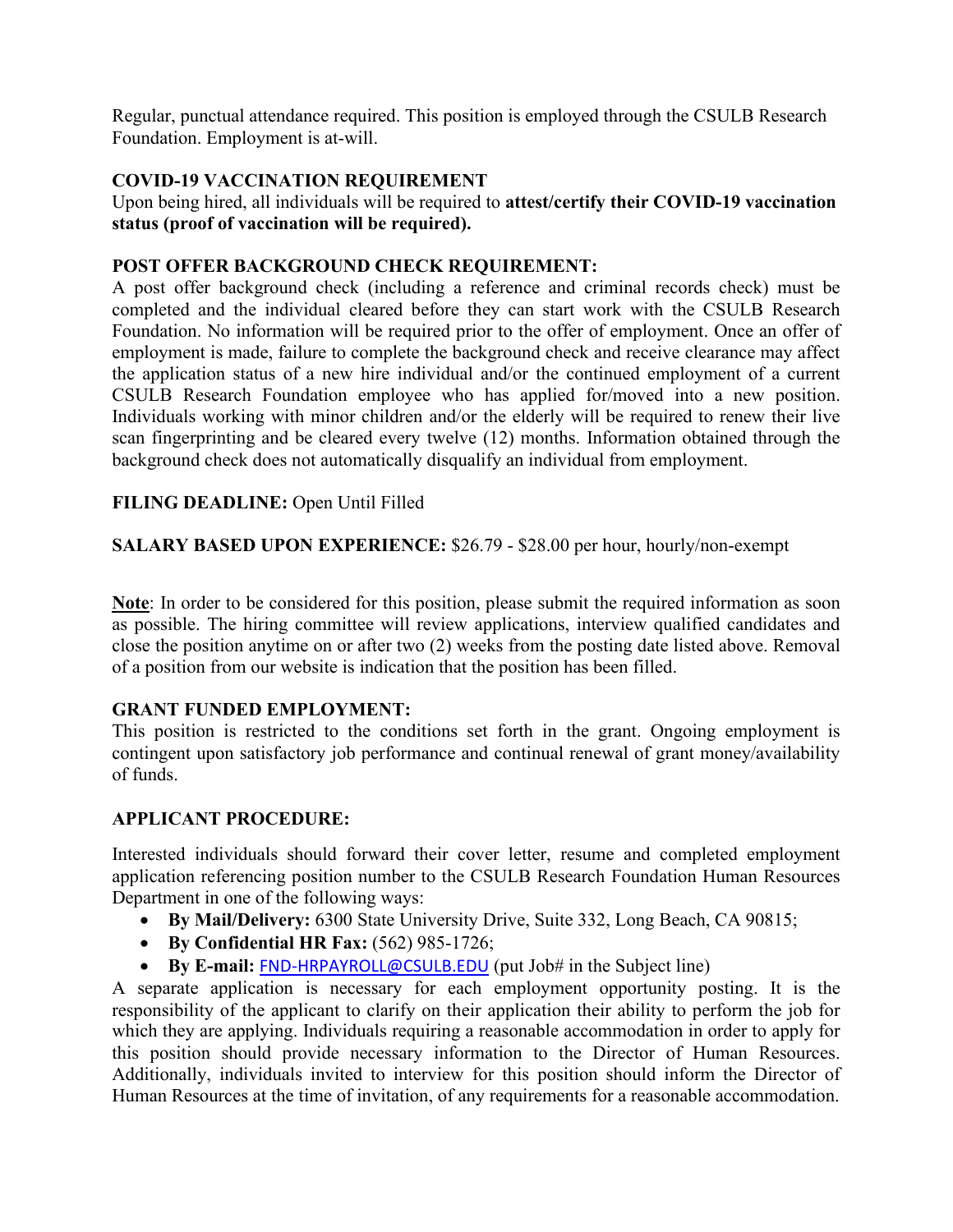## **NOTICE:**

The CSULB Research Foundation does not discriminate on the basis of sex in its employment as required by Title IX of the Education Amendments of 1972, as amended, and Section 86.9 of the administrative regulations adopted by the Department of Education pursuant thereto, nor does it discriminate on the basis of race, color, religion, national origin (including language restrictions), sex (pregnancy or gender), sexual orientation, marital status, age, disability (mental and physical, including HIV and AIDS), ancestry, medical condition (cancer/genetic characteristics), denial of family and medical care leave, denial of pregnancy disability leave or reasonable accommodation or veteran's status (including Vietnam-era veterans) as required by other federal/state nondiscrimination statues, related administrative regulations and executive orders. Individuals selected for employment must provide proof of identity and employment eligibility as prescribed in Title 8, United States Code, and Section 132A. We are an Equal Opportunity, Affirmative Action, and Title IX Employer. The CSULB Research Foundation is a 501 (c) (3) corporation that exists solely to support and advance the mission of CSULB. Employment with the CSULB Research Foundation rests solely with the CSULB Research Foundation and provides no rights or benefits of employment or any other kind, with any other organization. This includes, but is not limited to: California State University Long Beach, the State of California, or the sponsoring agencies of any programs administered by the CSULB Research Foundation.

Please read and complete voluntary **Applicant Affirmative Action Information Form** below. Submit completed form with your resume and employment application to:

## **CSULB Research Foundation, Human Resources** –

- **By Mail/Delivery:** 6300 State University Drive, Suite 332, Long Beach, CA 90815;
- **By Confidential HR Fax:** (562) 985-1726;
- **By E-mail: [FND-HRPAYROLL@CSULB.EDU](mailto:FND-HRPAYROLL@CSULB.EDU)** (put Job# in the Subject line)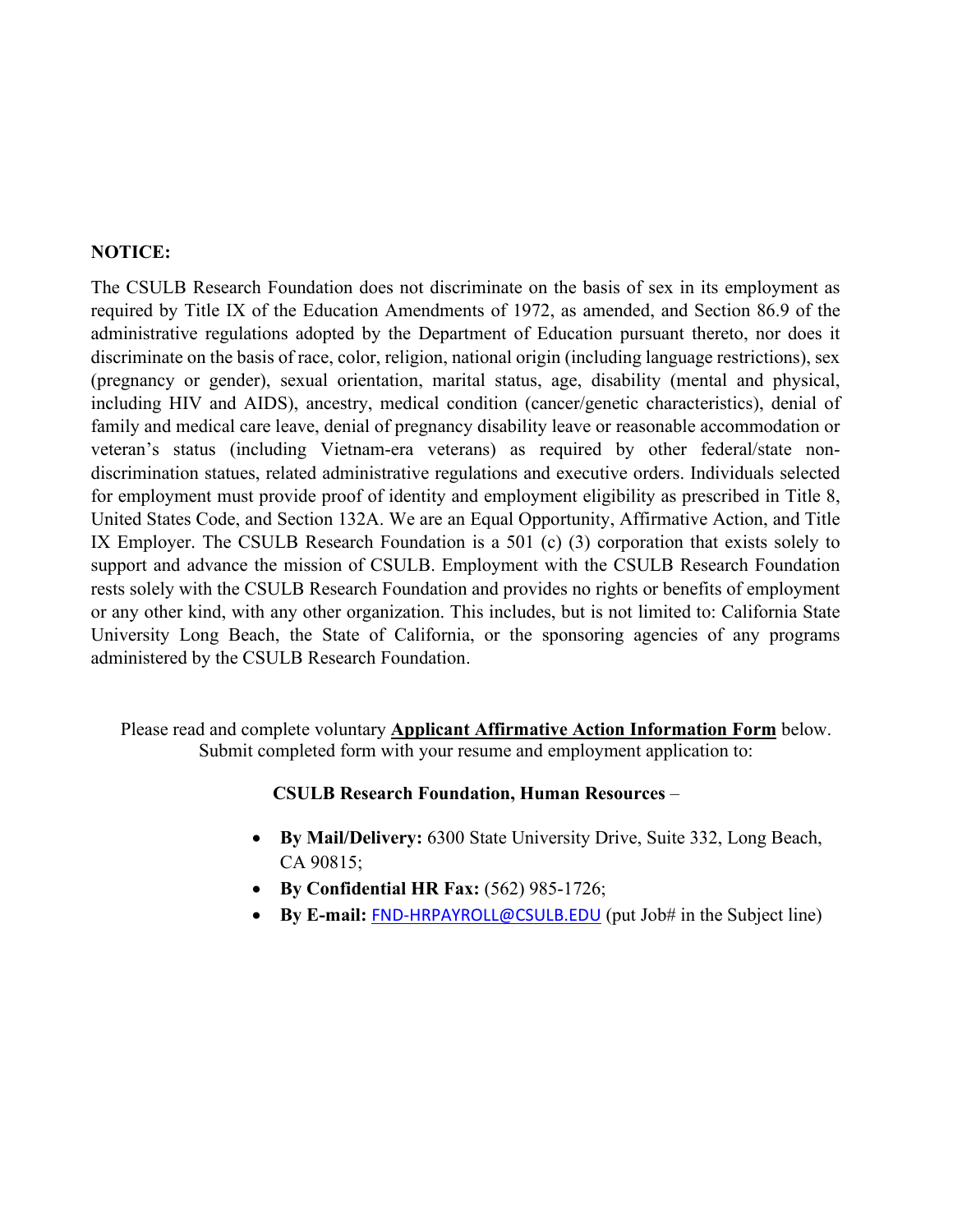# APPLICANT AFFIRMATIVE ACTION INFORMATION FORM VOLUNTARY

Thank you for your interest in employment with our Company. The following questions about your race and gender and Protected Veteran status are included only because of government regulations. As an Equal Opportunity Employer, the Company does not use this information in its employment decisions, so whether or not you return this form has no effect on your application. To the extent we are a government contractor subject to the Vietnam Era Veterans' Readjustment Assistance Act of 1974, as amended by the Jobs for Veterans Act of 2002, we comply with requirements to take affirmative action regarding the employment of, and advancement in employment of, qualified Protected Veterans (disabled veterans, active duty wartime or campaign badge veterans, Armed Forces service medal veterans, and recently separated veterans). If you come within any of those categories, and would like to be included in our affirmative action program, you may tell us now or at any time in the future. We also invite you to tell us now, or at any time in the future, about any reasonable accommodations that you believe we could make which would better enable you to perform the essential functions of the job properly and safely. Submitting this information is **voluntary**. Providing it or declining to provide it will not affect your application or employment in any way. If you choose to submit the information, it will be kept confidential to the extent provided by law.

|  | Gender: () Male<br>$\bigcirc$ Female      |                                                                                                                                                                                                                                                         |  |
|--|-------------------------------------------|---------------------------------------------------------------------------------------------------------------------------------------------------------------------------------------------------------------------------------------------------------|--|
|  | Race/ethnic background (select one only): |                                                                                                                                                                                                                                                         |  |
|  | Hispanic/Latino                           | Persons of Cuban, Mexican, Puerto Rican, South or Central American, or other<br>Spanish culture or origin, regardless of race.                                                                                                                          |  |
|  | White                                     | Persons having origins in any of the original peoples of Europe, the Middle East or<br>North Africa.                                                                                                                                                    |  |
|  | <b>Black/African American</b>             | Persons having origins in any of the black racial groups of Africa.                                                                                                                                                                                     |  |
|  | Asian                                     | Persons having origins in any of the original peoples of the Far East, Southeast Asia,<br>or the Indian Subcontinent, including for example, Cambodia, China, India, Japan,<br>Korea, Malaysia, Pakistan, the Philippine Islands, Thailand and Vietnam. |  |
|  | Native Hawaiian/Other<br>Pacific Islander | Persons having origins in any of the peoples of Hawaii, Guam, Samoa, or other<br>Pacific Islands.                                                                                                                                                       |  |
|  | American Indian/Alaska<br>Native          | Persons having origins in any of the original peoples of North and South America, (in-<br>cluding Central America), and who maintain tribal affiliation or community attachment.                                                                        |  |
|  | Two or more Races                         | Non-Hispanic persons who identify with more than one of the following five races: (1)<br>White, (2) Black, (3) Asian, (4) Native Hawaiian/Other Pacific Islander, (5) American<br>Indian/Alaska Native.                                                 |  |